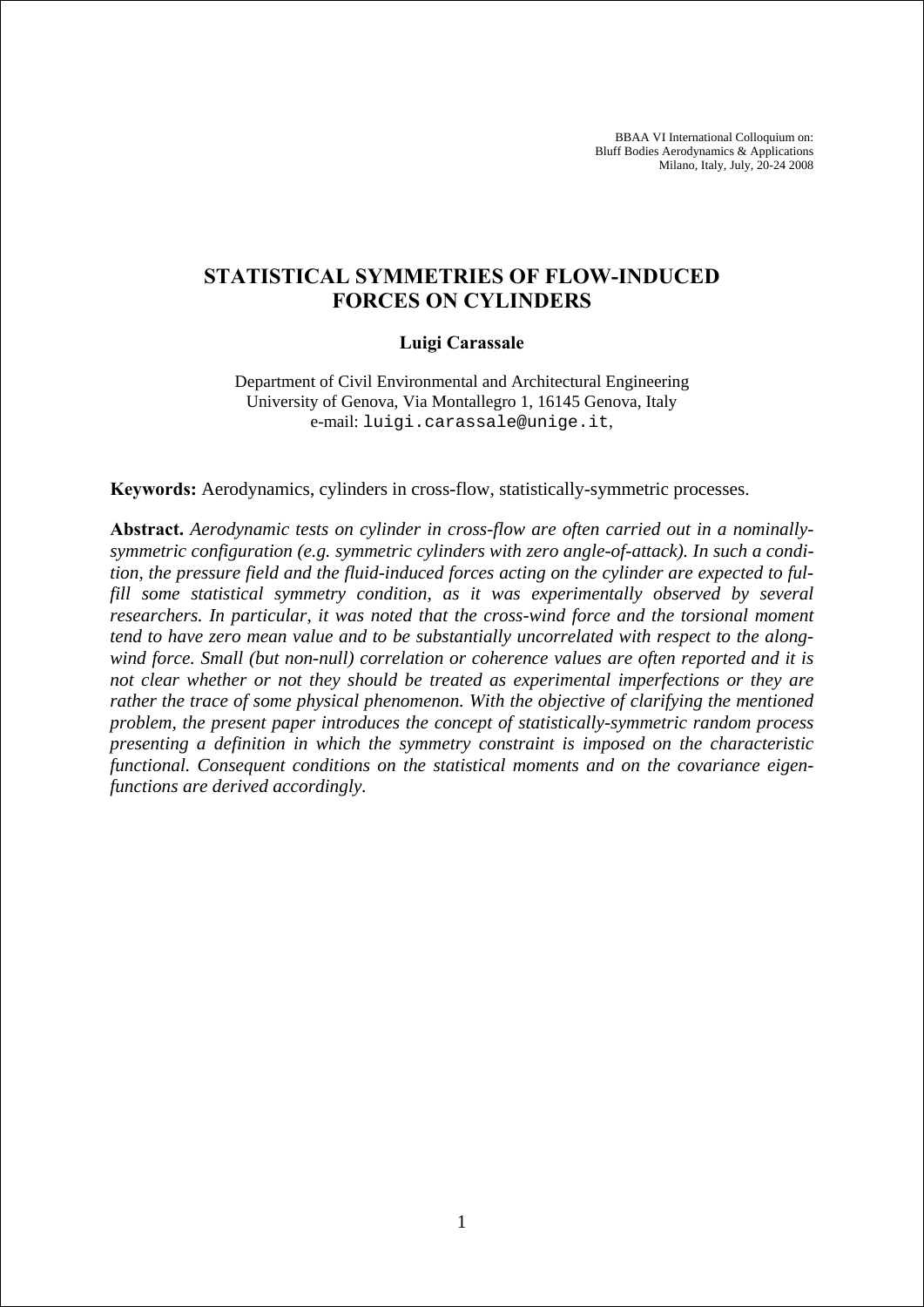#### **1 INTRODUCTION**

A very popular problem in experimental fluid-dynamics is constituted by the measurements of the fluid-induced forces acting on cylinders subjected to a cross flow produced in a wind tunnel. The global forces acting on the cylinder are originated by the unbalance of the pressure field acting on its surface, which, in turns, is related to the motion field of the fluid around it. The pressure field is randomly variable in time and space due to instabilities in the boundary layer and in the wake (if the Reynolds number in large enough) and due to the possible presence of turbulence in the incoming flow.

Typical experimental setups involve cylinders oriented in such a way to have a symmetry plane coincident to the symmetry plane of the test facility (e.g. vertical symmetric cylinders in a boundary-layer wind tunnel oriented at zero angle of attack). In such a condition, the pressure field is expected to fulfil some statistical symmetry condition, while, the statistics of the global forces should comply with some consequent restriction. It is known, for example, that, in this condition, the cross-wind force has zero mean value at any spanwise location along the cylinder and is uncorrelated with the along-wind force [1-4]. In practise, these results are not rigorously achieved and several authors documented the presence of non-null correlation or coherence between along-wind and cross-wind forces [5-7] or between alongwind force and torsional moment [5-8]. Such correlation or coherence values are often (but not always) small and it is not clear whether or not they should be treated as experimental inaccuracies or they are rather the trace of some physical phenomenon. The presence of such a weak (but non-null) correlation has small consequences on the evaluation of the global forces acting on the model, but, as it is shown in a case study presented herein, can deeply affect some statistical quantities often used for the interpretation of fluid-dynamic phenomena.

With the objective of clarifying the mentioned problem, the present paper introduces the concept of statistically-symmetric random process presenting a definition in which the symmetry constraint is imposed on the characteristic functional of the process. Starting from such a definition, the symmetry constraint on the statistical moments of the pressure field and of the forces-per-unit-length (FPUL) are derived. It is demonstrated that the covariance eigenfunctions of the pressure field are necessarily symmetric or antisymmetric and that the statistical moments of the FPUL must fulfil the relationship  $E[f_x^m f_y^m m_z^p]=0$  for  $n+p$  odd,  $f_x, f_y$ ,  $m<sub>z</sub>$  being the along-wind force, the cross-wind force and the torsional moment. Also, it is demonstrated that the covariance eigenfunctions of the FPUL  $f(z)=[f_x(z) f_y(z)]^T$ , *z* being the span-wise abscissa, are oriented along the direction of the flow or orthogonal to it.

# **2 FLOW-INDUCED FORCES ON A PRISMATIC BODY: CASE STUDY**

The present paragraph has mainly a motivational purpose and is intended as a summary of some notorious symmetry-related issues relevant in wind-tunnel tests. Some statistical properties of the flow-induced forces measured on a prismatic model tested in a boundarylayer wind tunnel are evaluated and discussed form a qualitative point of view, observing some well-known and intuitive behaviours, as well as some unusual an counterintuitive ones, which though they were reported in the technical literature, did not received any theoretical explanation. The model (Fig. 1) representing a square-base high-rise building, is instrumented by 500 pressure taps uniformly distributed on its lateral surface and simultaneously acquired in such a way to estimate the instantaneous pressure field acting on the model. The values measured by all the pressure channels are referred to a common reference pressure corresponding to the wind-tunnel static pressure at the test section. The referred test was carried out at the Shimizu Corporation Laboratories and further details can be found in [9].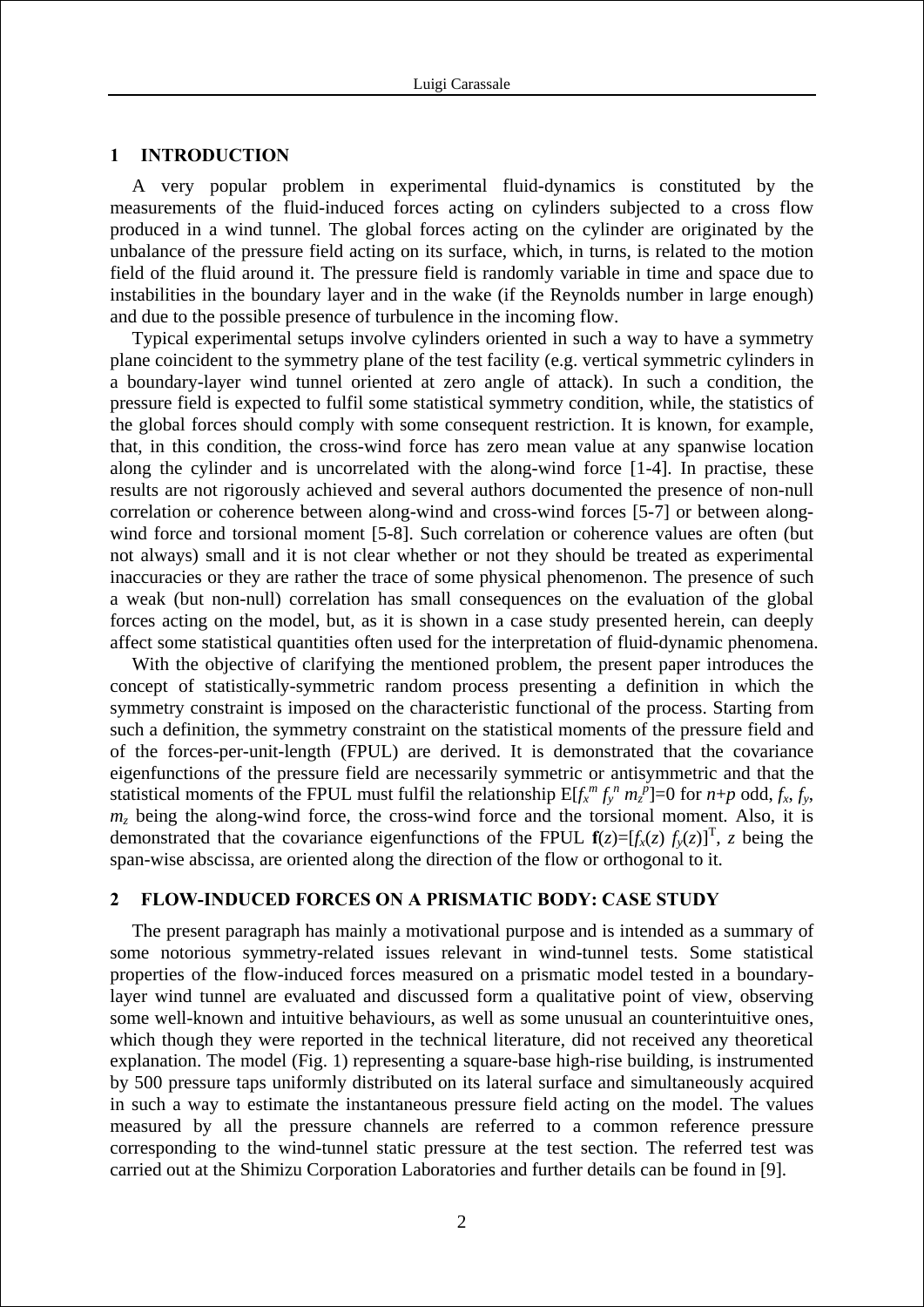

Figure 1. Case study: experimental setup.

Let  $f_x$  and  $f_y$  be, respectively, the along-wind and cross-wind FPUL acting on the model, evaluated integrating the pressure field at each instrumented level. The statistics of the FPUL are estimated from the data, assuming that the pressure field is a stationary and ergodic random process, by averaging the instantaneous values measured throughout the whole test.

Figure 2a shows the mean value of the along-wind FPUL,  $\mu_{f_x}(z_j)$  (nondimensionalised by  $0.5 \rho b U^2$ ,  $\rho$  being the air density, *b* the side of the cylinder and *U* the incoming mean wind velocity), evaluated at the 25 instrumented levels  $z_i$  ( $j=1,...,25$ ) of the model averaging a number of samples ranging form 1 to  $3\times10^4$ ; as the number of samples increases, the plots quickly converge to stable values, which are greater for higher levels due to the mean-velocity profile in the boundary layer. Exception to this behaviour are levels *j*=1 and *j*=25, respectively, at the base and at the top of the cylinder. Figure 2b shows the mean value of the cross-wind FPUL,  $\mu_{f_y}(z_j)$ , nondimensionalised by the along-wind FPUL at the corresponding level; as the number of samples increases,  $\mu_{f_y}$  rapidly converge to levels constituting a few percent of the along-wind forces. Such values are interpreted as experimental errors due to imperfections in the instrument calibration or in the wind-tunnel flow characteristics and are often corrected by fine-tuning the experimental setup. Figures 2c,d,e show the root mean square (rms) of alongwind ( $\sigma_{f_x}$ , Fig. 2c) and cross-wind ( $\sigma_{f_y}$ , Fig. 2d) FPUL, as well as their correlation coefficient  $(\rho_{f_x f_y}, \text{Fig. 2e})$ , versus the number of samples included in the average. The rms of both the FPUL are nondimensionalised by the mean value of the along-wind FPUL at the corresponding level. All the three mentioned quantities have a fast convergence to statistically stable values; the correlation coefficients converge to small values that, again, are interpreted as consequences of experimental imperfections.

<span id="page-2-0"></span>The quantities described above are very basic tools for the analysis of flow-induced forces, their derivation from the data is straightforward, and it is not surprising to see some evident consequence of symmetry ( $\mu_f = 0$ ,  $\rho_f$ ,  $f_y = 0$ ). However, for other statistical quantities widely used in practice, the situation is rather more complicate. As an example, let us consider the vector of the FPUL  $f(z) = [f_x(z) f_y(z)]^T$  and its two-point covariance function  $C_{ff}(z_1, z_2)$ . Let  $\phi_k(z)$ be an eigenfunction of  $C_{\text{ff}}$ , i.e. a solution of the integral equation:

$$
\int_{0}^{h} \mathbf{C}_{\mathbf{f} \mathbf{f}}(z_1, z_2) \mathbf{\phi}_{k}(z_2) dz_2 = \lambda_k \mathbf{\phi}_{k}(z_1) \qquad z_1 \in [0, h], \quad k = 1, 2, ... \qquad (1)
$$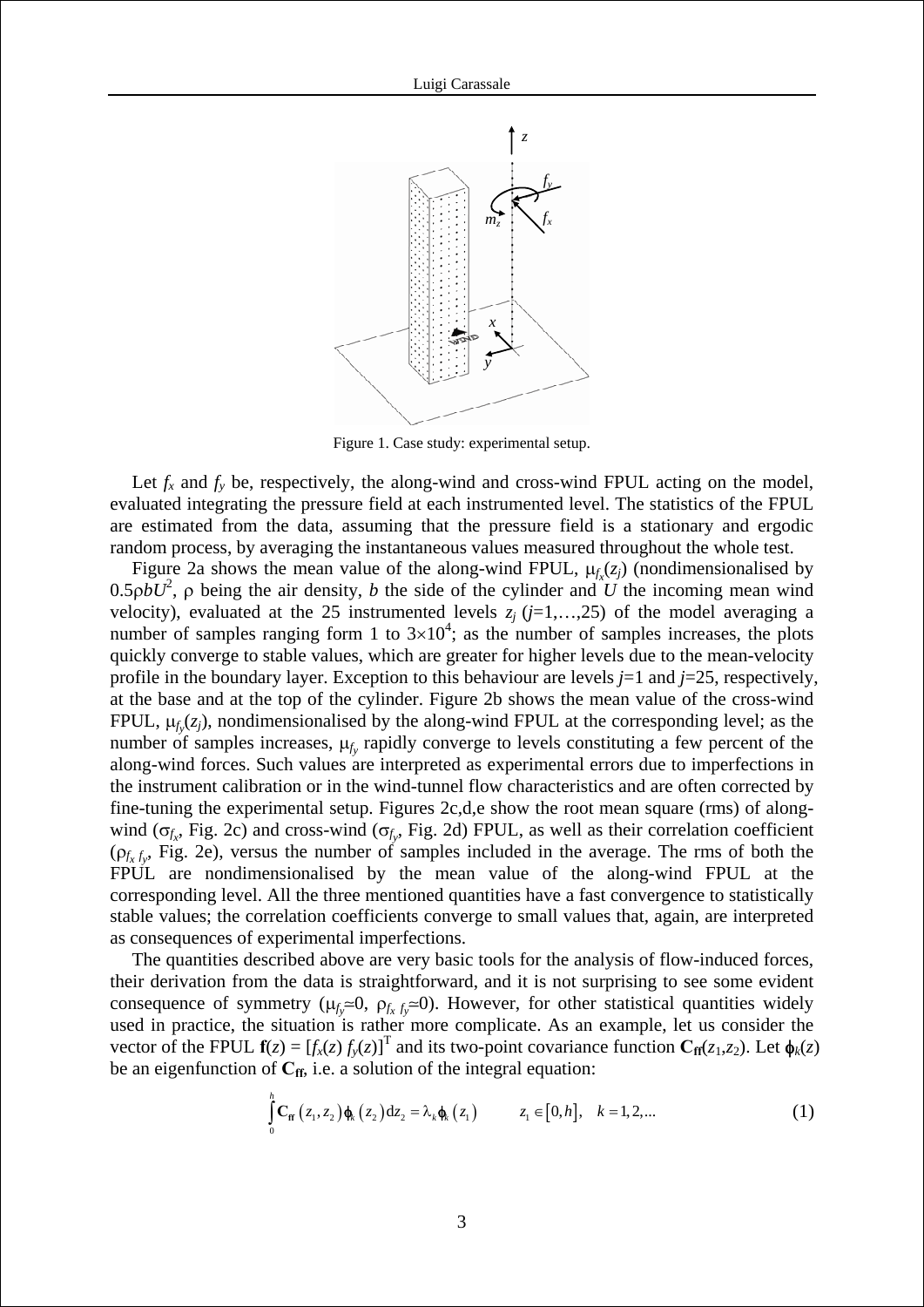<span id="page-3-0"></span>and  $\lambda_k$  the corresponding eigenvalue. The eigenfunctions  $\phi_k(z)$  are functions in  $\mathbb{R}^2$  and can be used as a base to represent  $f(z)$  as:

$$
\mathbf{f}(z) = \mathbf{\mu}_{\mathbf{f}}(z) + \sum_{k=1}^{\infty} \mathbf{\phi}_{k}(z) x_{k}
$$
 (2)

where  $\mu_0(z)$  is the mean value of  $f(z)$  and  $x_k$  are uncorrelated random variables whose variance is provided by the eigenvalues  $\lambda_k$ . The spectral representation expressed by Eq. [\(2\)](#page-3-0) is referred to as Proper Orthogonal Decomposition (POD) and is widely employed in many scientific fields including fluid-dynamics and bluff-body aerodynamics [e.g. 9, 10]. The eigenfunctions  $\phi_k(z)$  are generally used as a tool for identifying coherent structures in random processes and, in the present case, they may represent typical patterns of the fluctuating part of the FPUL.



Figure 2. Single-point statistics of FPUL vs number of samples. Mean along-wind (a) and cross-wind (b) FPUL; Rms along-wind (c) and cross-wind (d) FPUL; correlation coefficient along-wind and cross-wind FPUL (e).

Let  $\varphi_k(z)$  be the angle in the *x*-*y* plane of the vector  $\varphi_k(z)$  with respect to the *x*-axis. Figure 3 shows the angle  $\varphi_1(z)$  evaluated at each instrumented level of the model and for different number of samples. It suggests that the most powerful coherent component of the FPUL acts in a plane oriented in somehow (by the angle  $\varphi_1$ ) between the axes x and y. This is clearly strange for a process that is expected to be symmetric in some way. As it will be shown in the following, this behaviour is not necessarily related to physical causes, but may be due to the sensitivity of  $\phi_1$  to lacks of symmetry of the pressure field as it can be argued noting that the angles  $\varphi_1$  have wide statistical fluctuations.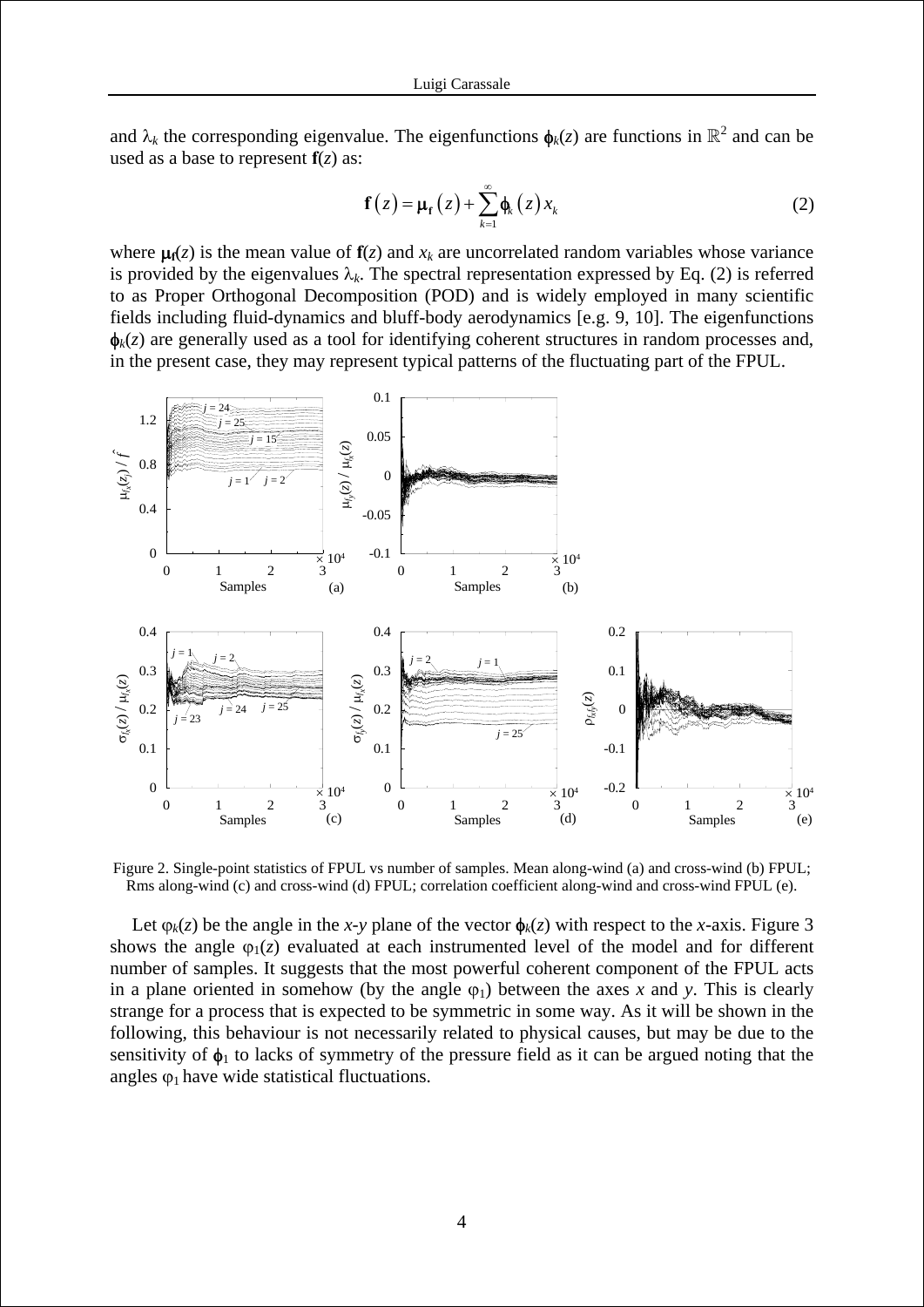

Figure 3. Angle in the *x*-*y* plane of the first covariance eigenfunction of the FPUL.

# **3 PROPERTIES OF A STATISTICALLY-SYMMETRIC PRESSURE FIELD**

Let  $q(s,z)$  be the fluid-induced pressure acting on the cylinder surface in a cross-section with spanwise abscissa *z* and in a point of the cross-section border defined by the curvilinear abscissa *s* (Fig. 4). The pressure *q* is modeled as a random process, which can be completely represented by its characteristic functional:

$$
\Psi_q\left[\Theta(s,z)\right] = \mathbf{E}\left[\exp\left(i\int_{0}^{h}\int_{-c/2}^{c/2}\Theta(s,z)q(s,z)\,ds\,dz\right)\right]
$$
(3)

<span id="page-4-1"></span><span id="page-4-0"></span>where *h* is the height of the model, *c* is the length of the cross-section border and i is the imaginary unit; the argument function  $\theta(s,z)$  is supposed to be absolutely-integrable in [-*c*/2, *c*/2]×[0, *h*]. A quite reasonable definition of statistical symmetry can be defined on such a basis: the process  $q(s,z)$  is referred to as a statistically-symmetric random process (SSRP) with respect to *s* if its characteristic functional is invariant for a reflection of the coordinate *s*, i.e.:

$$
\Psi_q\left[\Theta(-s,z)\right] = \Psi_q\left[\Theta(s,z)\right] \qquad \forall z \in [0,h] \tag{4}
$$



Figure 4. Flow-induced pressure and FPUL on a cylinder cross-section.

In order to evaluate the consequences of such an assumption on the statistical properties of the pressure field, let us assume that (almost all) the realizations of the process  $q(s)$  are regular enough to be represented by the (generalized) Fourier series expansion: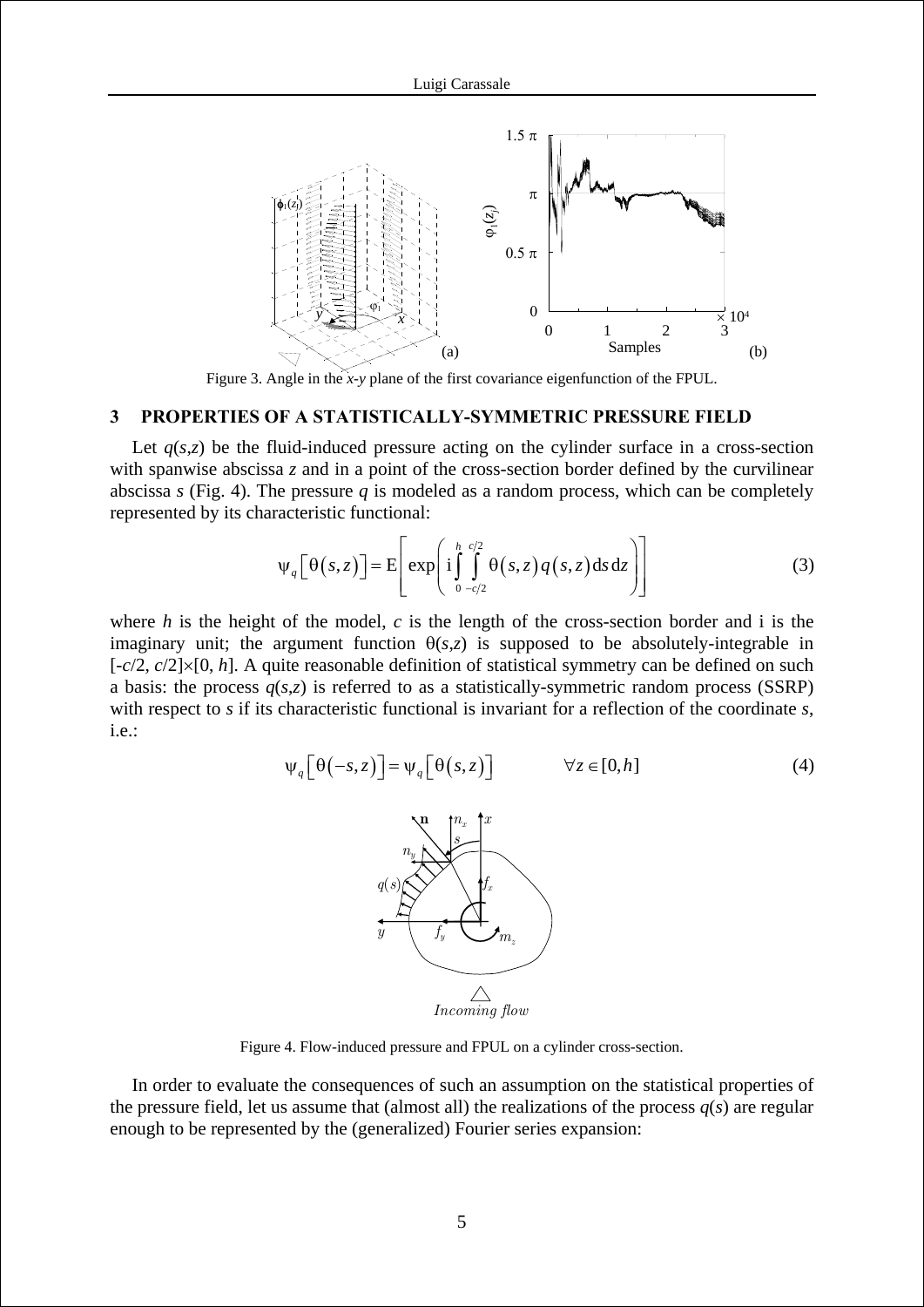$$
q(s,z) \approx (\mathbf{M}(s) \otimes \mathbf{H}(z))^{\mathrm{T}} \mathbf{a} + (\mathbf{N}(s) \otimes \mathbf{H}(z))^{\mathrm{T}} \mathbf{b}
$$
 (5)

<span id="page-5-0"></span>where  $\otimes$  represents the Kronecker product; **M**(*s*) and **N**(*s*) are *n<sub>s</sub>*-order vectors collecting, respectively, the even and the odd terms of the Fourier functional basis in  $[-c/2, c/2]$ , while  $H(z)$  is an *n<sub>z</sub>*-order vector containing the *n<sub>z</sub>* more representative elements of an orthogonal basis in  $L^2([0,h])$ . The vectors **a** and **b** are random vectors of dimension  $n_s n_z$  containing the Fourier coefficients of the process *q*:

$$
\mathbf{a} = \int_{0}^{h} \int_{-c/2}^{c/2} \left( \mathbf{M}(s) \otimes \mathbf{H}(z) \right) q(s, z) ds dz; \qquad \mathbf{b} = \int_{0}^{h} \int_{-c/2}^{c/2} \left( \mathbf{N}(s) \otimes \mathbf{H}(z) \right) q(s, z) ds dz \qquad (6)
$$

<span id="page-5-4"></span>The elements of the vectors  $M(s)$ ,  $N(s)$  and  $H(z)$  are scaled in such a way to fulfill the orthonormality properties:

$$
\int_{-c/2}^{c/2} \mathbf{M}(s) \mathbf{M}(s)^{\mathrm{T}} ds = \mathbf{I}_{n_s}; \quad \int_{-c/2}^{c/2} \mathbf{N}(s) \mathbf{N}(s)^{\mathrm{T}} ds = \mathbf{I}_{n_s}; \quad \int_{0}^{h} \mathbf{H}(z) \mathbf{H}(z)^{\mathrm{T}} dz = \mathbf{I}_{n_z};
$$
\n
$$
\int_{-c/2}^{c/2} \mathbf{M}(s) \mathbf{N}(s)^{\mathrm{T}} ds = \mathbf{0}
$$
\n(7)

where  $I_n$  is the *n*-order identity matrix and 0 is the null matrix.

Substituting Eq. [\(5\)](#page-5-0) into Eq. [\(3\)](#page-4-0), the characteristic functional of the process  $q$  can be approximate by the expression:

$$
\Psi_{q}\left[\Theta(s,z)\right] \simeq E\left[\exp\left(i\,\boldsymbol{\alpha}^{\mathrm{T}}\mathbf{a}+i\,\boldsymbol{\beta}^{\mathrm{T}}\mathbf{b}\right)\right] = \Psi_{\mathbf{a},\mathbf{b}}\left(\boldsymbol{\alpha},\boldsymbol{\beta}\right) \tag{8}
$$

<span id="page-5-2"></span><span id="page-5-1"></span>where  $\alpha$  and  $\beta$  are deterministic vectors of dimension  $n_s n_z$  containing, respectively, the even and odd the Fourier coefficients of the argument function  $\theta(s,z)$ , i.e.:

$$
\alpha = \int_{0}^{h} \int_{-c/2}^{c/2} (\mathbf{M}(s) \otimes \mathbf{H}(z)) \theta(s, z) ds dz; \qquad \beta = \int_{0}^{h} \int_{-c/2}^{c/2} (\mathbf{N}(s) \otimes \mathbf{H}(z)) \theta(s, z) ds dz \qquad (9)
$$

and  $\psi_{a,b}$  is the joint characteristic function of the random vectors **a** and **b**.

The symmetry condition imposed on the process *q* (Eq. [\(4\)](#page-4-1)) assures, through Eqs. [\(8\)](#page-5-1) and [\(9\),](#page-5-2) that the characteristic function  $\psi_{a,b}$  fulfils the relationship:

$$
\psi_{a,b}\left(\alpha,-\beta\right) = \psi_{a,b}\left(\alpha,\beta\right) \tag{10}
$$

i.e. it is invariant for a reflection of the odd-Fourier-coefficient vector β. This condition has consequences on the joint statistical moments of the vectors **a** and **b**, which can be obtained, by differentiation, from their characteristic function, yielding:

$$
\nabla_{\mathbf{a}}^{[m]} \otimes \nabla_{\mathbf{\beta}}^{[n]} \otimes \psi_{\mathbf{a},\mathbf{b}}\Big|_{0,0} = \mathbf{i}^{m+n} \mathbf{E}\Big[\mathbf{a}^{[m]} \otimes \mathbf{b}^{[n]}\Big] = \mathbf{i}^{m-n} \mathbf{E}\Big[\mathbf{a}^{[m]} \otimes \mathbf{b}^{[n]}\Big] \qquad (n,m = 0,1,...) \quad (11)
$$

<span id="page-5-5"></span><span id="page-5-3"></span>where  $\bullet^{[p]}$  is the *p*-time-iterated Kronecker product and  $\nabla_{\mathbf{x}} = [\partial/\partial x_1 \dots \partial/\partial x_r]^T$  is the vector containing the *r* partial derivative operators with respect to the components of the *r*-order vector **x**. Eq. [\(11\)](#page-5-3) implies that for any odd *n*, the expectation must vanish, i.e. all the statistical moments containing an odd number of **b**'s must be null:

$$
E\left[\mathbf{a}^{[m]} \otimes \mathbf{b}^{[n]}\right] = \mathbf{0} \qquad \text{if } n \text{ is odd} \tag{12}
$$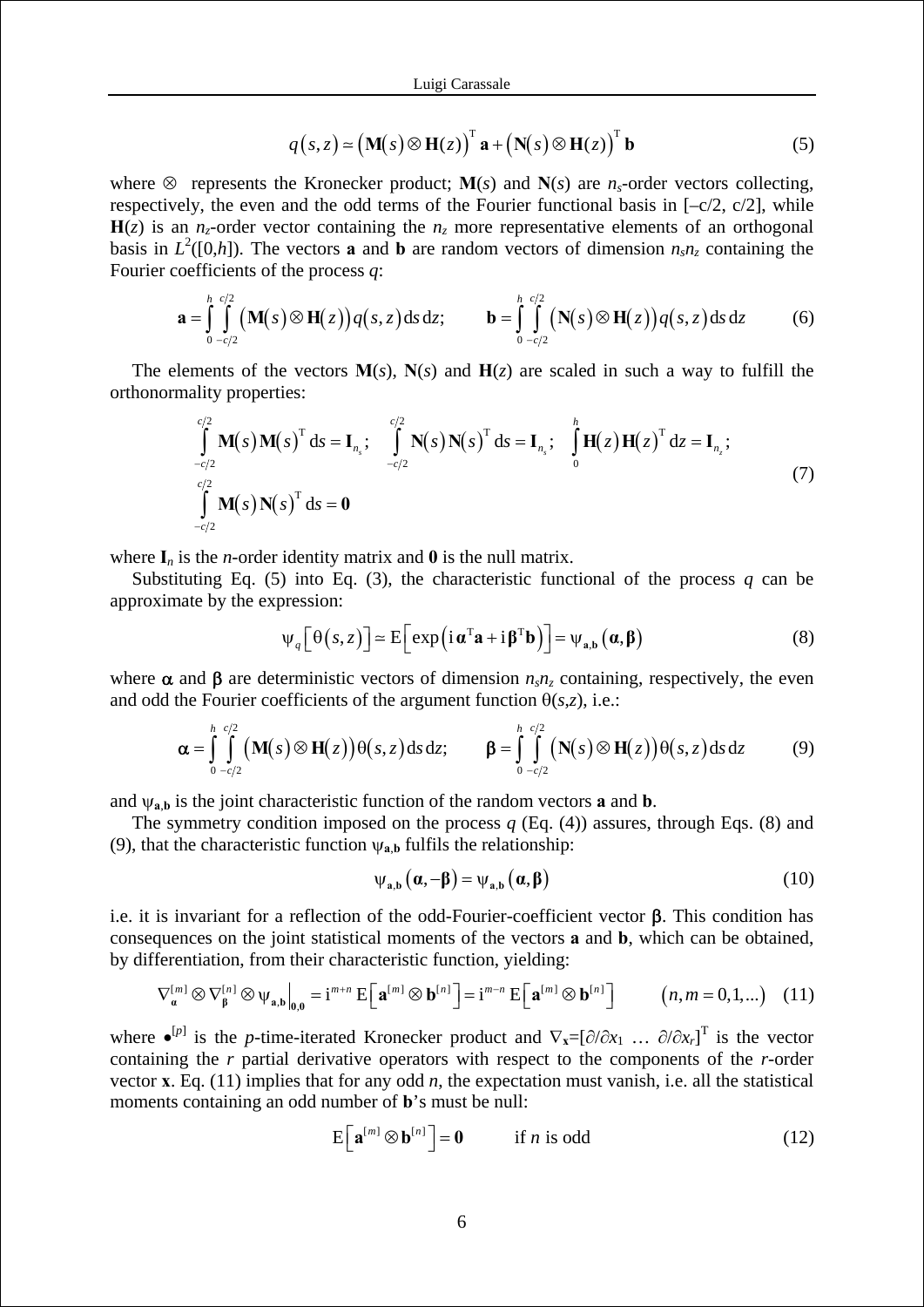#### **3.1 Forces per unit length**

The generalized FPUL (along-wind force  $f_x$ , cross-wind force  $f_y$  and torsional moment  $m_z$ ) acting on the cylinder at the spanwise abscissa *z* are calculated by integrating the pressure field  $q = q(s,z)$  over the cross-section border as:

 $\overline{1}$ 

$$
f_x(z) = \int_{-c/2}^{c/2} n_x(s) q(s, z) ds
$$
  
\n
$$
f_y(z) = \int_{-c/2}^{c/2} n_y(s) q(s, z) ds
$$
  
\n
$$
m_z(z) = \int_{-c/2}^{c/2} (x(s) n_y(s) - y(s) n_x(s)) q(s, z) ds
$$
\n(13)

where  $n_x$  and  $n_y$  are the Cartesian components of a unit vector normal to the border  $\mathbf{n}=\mathbf{n}(s)$  in the point with abscissa *s* and coordinates  $x(s)$  and  $y(s)$  (Fig. 4). Since the functions  $n_x$  and  $n_y$ are, respectively, symmetric and anti-symmetric with respect to *s* and due to the orthonormality properties offered by Eqs. [\(7\),](#page-5-4) the FPUL can be approximated by the expression:

$$
\mathbf{f}(z) = \begin{bmatrix} f_x(z) \\ f_y(z) \\ m_z(z) \end{bmatrix} = \left( \begin{bmatrix} \gamma_x & \mathbf{0} & \mathbf{0} \\ \mathbf{0} & \gamma_y & \gamma_z \end{bmatrix} \otimes \mathbf{H}(z) \right)^T \begin{bmatrix} \mathbf{a} \\ \mathbf{b} \end{bmatrix}
$$
(14)

<span id="page-6-0"></span>where  $\gamma_x$ ,  $\gamma_y$ , and  $\gamma_z$  are deterministic vectors depending on the shape of the cross-section as:

$$
\gamma_x = \int_{-c/2}^{c/2} \mathbf{M} n_x \, ds; \qquad \gamma_y = \int_{-c/2}^{c/2} \mathbf{N} n_y \, ds; \qquad \gamma_z = \int_{-c/2}^{c/2} \mathbf{N} \left( x n_y - y n_x \right) \, ds \tag{15}
$$

According to the representation provided by Eq. [\(14\)](#page-6-0), the joint characteristic function of the generalized FPUL  $f_x(z_1)$ ,  $f_y(z_2)$  and  $m_z(z_3)$ ,  $z_1$ ,  $z_2$ ,  $z_3$  being three values of the spanwise abscissa, can be expressed as:

$$
\psi_{f_x, f_y, m_z}(\varphi_x, \varphi_y, \mu_z) = E \bigg[ exp \bigg( i \varphi_x (\gamma_x \otimes H(z_1))^T \mathbf{a} + i \varphi_y (\gamma_y \otimes H(z_2))^T \mathbf{b} + i \mu_z (\gamma_z \otimes H(z_3))^T \mathbf{b} \bigg) \bigg] \n= \psi_{\mathbf{a}, \mathbf{b}} (\varphi_x (\gamma_x \otimes H(z_1)), \varphi_y (\gamma_y \otimes H(z_2)) + \mu_z (\gamma_z \otimes H(z_3)) \bigg)
$$
\n(16)

<span id="page-6-1"></span>and their statistical moments result:

$$
E\Big[f_x^m(z_1)f_y^n(z_2)m_z^p(z_3)\Big] = \frac{1}{i^{m+n+p}} \frac{\partial^{m+n+p}\Psi_{f_x(z_1),f_y(z_2),m_z(z_3)}}{\partial \varphi_x^m \partial \varphi_y^n \partial \mu_z^p} \Bigg|_{0,0,0} = \Big(\Big(\gamma_x \otimes H(z_1)\Big)^{[n]} \otimes \Big(\gamma_y \otimes H(z_2)\Big)^{[m]} \otimes \Big(\gamma_z \otimes H(z_3)\Big)^{[p]}\Big)^{\mathrm{T}} E\Big[\mathbf{a}^{[m]} \otimes \mathbf{b}^{[n+p]}\Big]
$$
(17)

from which, according to Eq. [\(12\),](#page-5-5) it can be concluded that: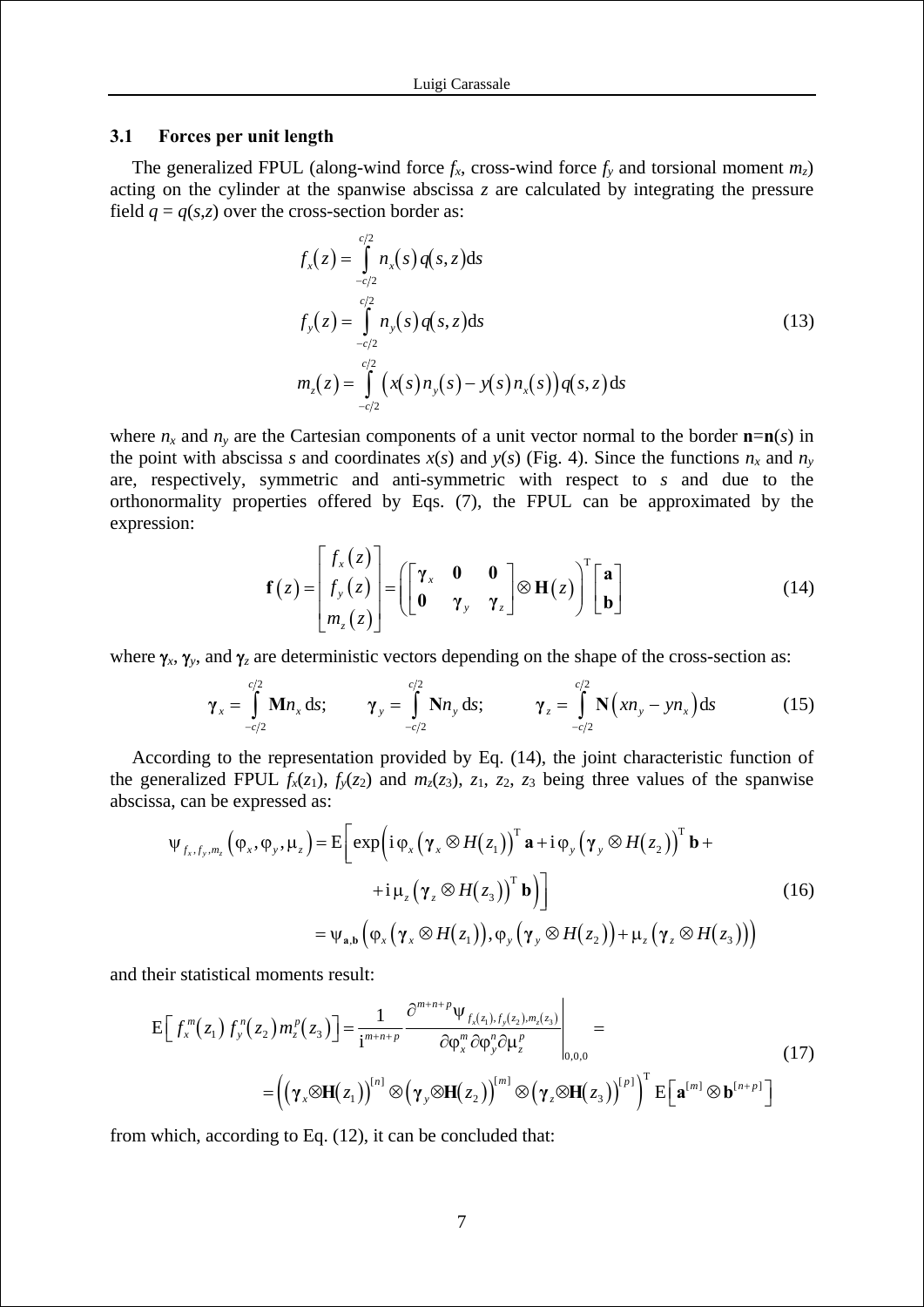$$
E\Big[f_x^m(z_1)f_y^n(z_2)m_z^p(z_3)\Big]=0 \quad \text{if } n+p \text{ is odd}, \qquad \big(z_1,z_2,z_3\in[0,h]\big) \tag{18}
$$

<span id="page-7-0"></span>Eq. [\(18\)](#page-7-0) states that all the cross statistical moments of the FPUL involving cross-wind force and torsional moment with exponents whose sum is odd necessarily vanish.

Rewriting Eq. [\(17\)](#page-6-1) for  $m + n + p = 2$ , adopting the ordinary matrix product and introducing the symmetry constraint given by Eq. [\(12\),](#page-5-5) the two-point covariance matrix of the FPUL vector can be expressed as:

$$
\mathbf{C}_{\mathbf{f}\mathbf{f}}(z_1,z_2) = \begin{pmatrix} (\gamma_x \otimes \mathbf{H}(z_1))^T \mathbf{C}_{aa} (\gamma_x \otimes \mathbf{H}(z_2)) & \mathbf{0} \\ \mathbf{0} & \left( \begin{bmatrix} \gamma_y & \gamma_z \end{bmatrix} \otimes \mathbf{H}(z_1) \right)^T \mathbf{C}_{\mathbf{b}\mathbf{b}} \left( \begin{bmatrix} \gamma_y & \gamma_z \end{bmatrix} \otimes \mathbf{H}(z_2) \right) \end{pmatrix} (19)
$$

where  $C_{aa}$  and  $C_{bb}$  are the covariance matrices of the vectors **a** and **b**, respectively. Using such representation, the eigenvalue problem defined by Eq. [\(1\)](#page-2-0) can be converted into the two coupled problems:

<span id="page-7-1"></span>
$$
\begin{cases}\n\left(\gamma_x \otimes \mathbf{H}(z_1)\right)^{\mathrm{T}} \mathbf{C}_{\mathbf{aa}} \int_0^h \left(\gamma_x \otimes \mathbf{H}(z_2)\right) \phi_k^{(x)}(z_2) dz_2 = \lambda_k \phi_k^{(x)}(z_1) & z_1 \in [0, h] \\
\left(\begin{bmatrix} \gamma_y & \gamma_z \end{bmatrix} \otimes \mathbf{H}(z_1)\right)^{\mathrm{T}} \mathbf{C}_{\mathbf{bb}} \int_0^h \left(\begin{bmatrix} \gamma_y & \gamma_z \end{bmatrix} \otimes \mathbf{H}(z_2)\right) \phi_k^{(y,z)}(z_2) dz_2 = \lambda_k \phi_k^{(y,z)}(z_1) & k = 1, 2, \dots\n\end{cases}
$$
\n(20)

in which the eigenfunctions  $\phi_k(z)$  have been partitioned into a scalar-valued component  $\phi_k^{(x)}(z)$ for the along-wind direction and an  $\mathbb{R}^2$ -valued component  $\phi_k^{(y,z)}(z)$  relevant to cross-wind force and torsional moment. Left-multiplying Eqs. [\(20\)](#page-7-1) by  $H(z_1)$  and integrating for  $z_1$  over [0, *h*], it results:

$$
\begin{cases}\n\left(\gamma_{x} \otimes \mathbf{I}_{n_{z}}\right)^{T} \mathbf{C}_{aa} \left(\gamma_{x} \otimes \mathbf{I}_{n_{z}}\right) \hat{\boldsymbol{\phi}}_{h}^{(x)} = \lambda_{h} \hat{\boldsymbol{\phi}}_{h}^{(x)} \\
\left(\begin{bmatrix} \gamma_{y} & \gamma_{z} \end{bmatrix} \otimes \mathbf{I}_{n_{z}}\right)^{T} \mathbf{C}_{bb} \left(\begin{bmatrix} \gamma_{y} & \gamma_{z} \end{bmatrix} \otimes \mathbf{I}_{n_{z}}\right) \hat{\boldsymbol{\phi}}_{h}^{(y,z)} = \lambda_{h} \hat{\boldsymbol{\phi}}_{h}^{(y,z)}\n\end{cases}\n\tag{21}
$$

<span id="page-7-3"></span>where  $\hat{\phi}_h^{(x)}$  and  $\hat{\phi}_h^{(y,z)}$  are vectors with size  $n_z$ - and  $2n_z$ , respectively, containing the Fourier coefficients of the eigenfunctions  $\phi_k^{(x)}(z)$  and  $\phi_k^{(y,z)}(z)$ , i.e.:

$$
\phi_h^{(x)}(z) = \mathbf{H}^{\mathrm{T}}(z)\hat{\phi}_h^{(x)}; \qquad \phi_h^{(y,z)}(z) = \left(\mathbf{I}_2 \otimes \mathbf{H}(z)\right)^{\mathrm{T}}\hat{\phi}_h^{(y,z)}
$$
(22)

<span id="page-7-2"></span>Eq. [\(22\)](#page-7-2) demonstrates that, if the two eigenvalue problems in Eq. [\(21\)](#page-7-3) have no common eigenvalues, then the eigenfunctions  $\phi_h(z)$  must contain only alternatively along-wind or cross-wind / torsional components. The symmetry condition does not allow hybrid alongwind / cross-wind or along-wind / torsional eigenfunctions.

#### **4 DISCUSSION OF EXPERIMENTAL RESULTS**

 $\epsilon$ 

In the present Section, some results of the experiment described in Section 2 are reported and commented pointing out the effects of the slight lack of symmetry present in the measured data. Let  $q(s,z)$  be the measured pressure non-dimensionalised by the mean dynamic pressure evaluated at the top of the model. All the statistical quantities are evaluated by time- $\alpha$  averaging a single experiment record including  $2^{16}$  samples per channel.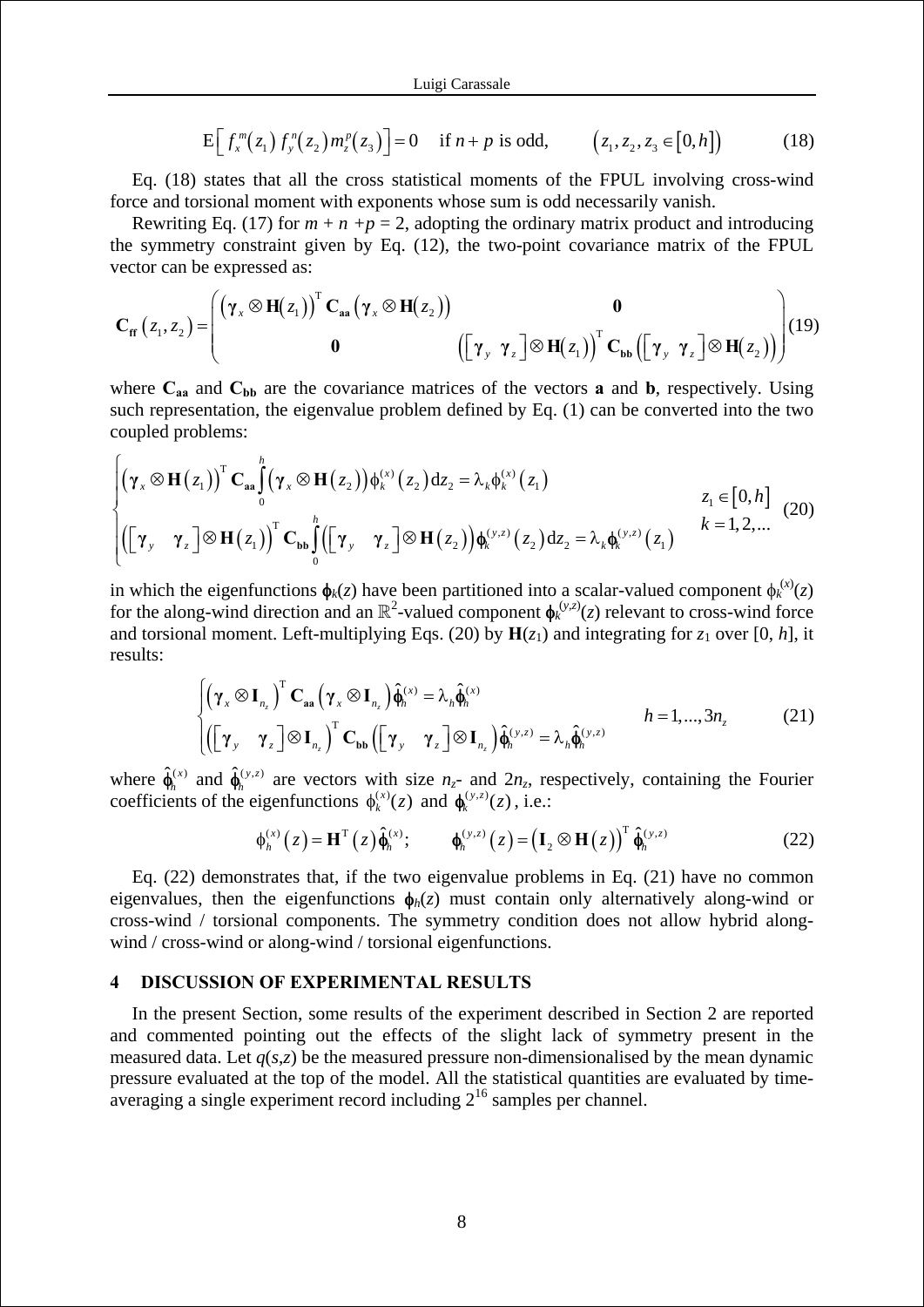

Figure 5. Pressure on the model surface at *z*=0.6 *h*: (a) measured mean value (solid line) and symmetrized mean value (dashed line); (b) measured variance (solid line) and symmetrized variance (dashed line).

Figure 5 shows the mean (a) and the variance (b) of the pressure measured on the model at  $z = 0.6$  *h* (solid line), compared with the corresponding statistics obtained representing the pressure field by Eq. [\(5\)](#page-5-0) and imposing the symmetry constraints  $E[\mathbf{b}]=0$ ,  $E[\mathbf{a} \mathbf{b}^T]=0$  (dashed lines, practically coincident with solid lines).

Figure 6 shows the covariance eigenfunctions of the FPUL  $f(z) = [f_x(z) f_y(z)]^T$  estimated from the measured data by Eq. [\(1\)](#page-2-0) (Figs.  $6a.1 - 6a.4$ ) and obtained through the expressions given by Eqs. [\(21\)](#page-7-3) and [\(22\)](#page-7-2) implying the statistical symmetry of the pressure field (Figs. 6b.1 – 6b.4). Figure 7 shows the covariance eigenvalues of the measured FPUL (+ symbol) and the sorted sequence of the eigenvalues of corresponding to the along-wind  $(\lambda_h^{(x)}, \Box$  symbol) and the cross-wind  $(\lambda_h^{(y)}, \triangleright)$  symbol) eigenfunctions provided by Eqs. [\(21\).](#page-7-3) The first two eigenfunctions obtained from the data ( $\phi_1$  and  $\phi_2$ , Figs. 6a.1 and 6a.2) represent hybrid alongwind / cross-wind modes and do not comply with the symmetry condition prescribing that the eigenfunctions should be necessarily oriented along the *x*-axis  $(\phi_1^{(x)},$  Fig. 6b.2) or along the *y*axis ( $\phi_1^{(y)}$ , Fig. 6b.1). It could be demonstrated (but it appears quite clear form the observation of Figure 6) that the two eigenfunctions  $\phi_1$  and  $\phi_2$  span approximately the same subspace as the two eigenfunctions  $\phi_1^{(x)}$  and  $\phi_1^{(y)}$ . The eigenfunctions are individually different due to a small lack of symmetry in the measured data whose effect is emphasised by the fact that the first two eigenvalues are very close each other. This is confirmed by the fact that the eigenfunctions  $\phi_3$  and  $\phi_4$ , for which the gap between the corresponding eigenvalues is substantially greater, perfectly comply with the symmetry constraint.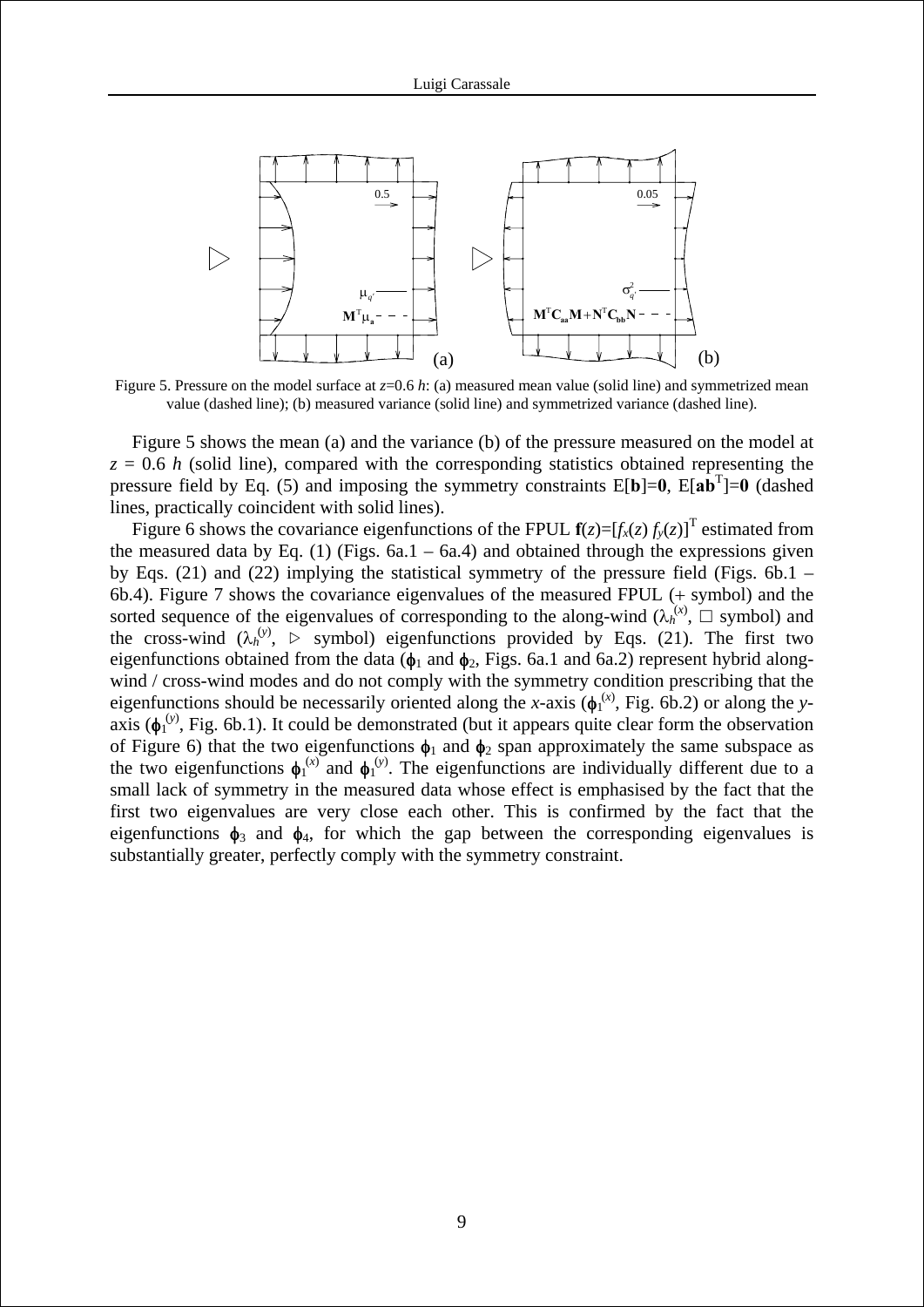

Figure 6. First four covariance eigenfunctions of the FPUL (along-wind and cross-wind) estimated from the measured data (a.1 – a.4) and corresponding eigenfunctions obtained through Eqs. [\(21\)](#page-7-3) and [\(22\)](#page-7-2) implying the statistical symmetry of the pressure field.



Figure 7. Covariance eigenvalues of the measured FPUL (+ symbol); eigenvalues corresponding to the alongwind  $(\lambda_h^{(x)}, \Box$  symbol) and the cross-wind  $(\lambda_h^{(y)}, \Box$  symbol) eigenfunctions provided by Eqs. [\(21\)](#page-7-3).

## **5 CONCLUSIONS**

When an aerodynamic test is carried out in nominally-symmetric conditions, it seems quite reasonable to assume that the pressure field (and, in general, all the flow-related quantities in the neighbourhood of the body) fulfil a statistical symmetry of the type described in Section 3. If it is true, it has been demonstrated that the statistical properties of the pressure field, as well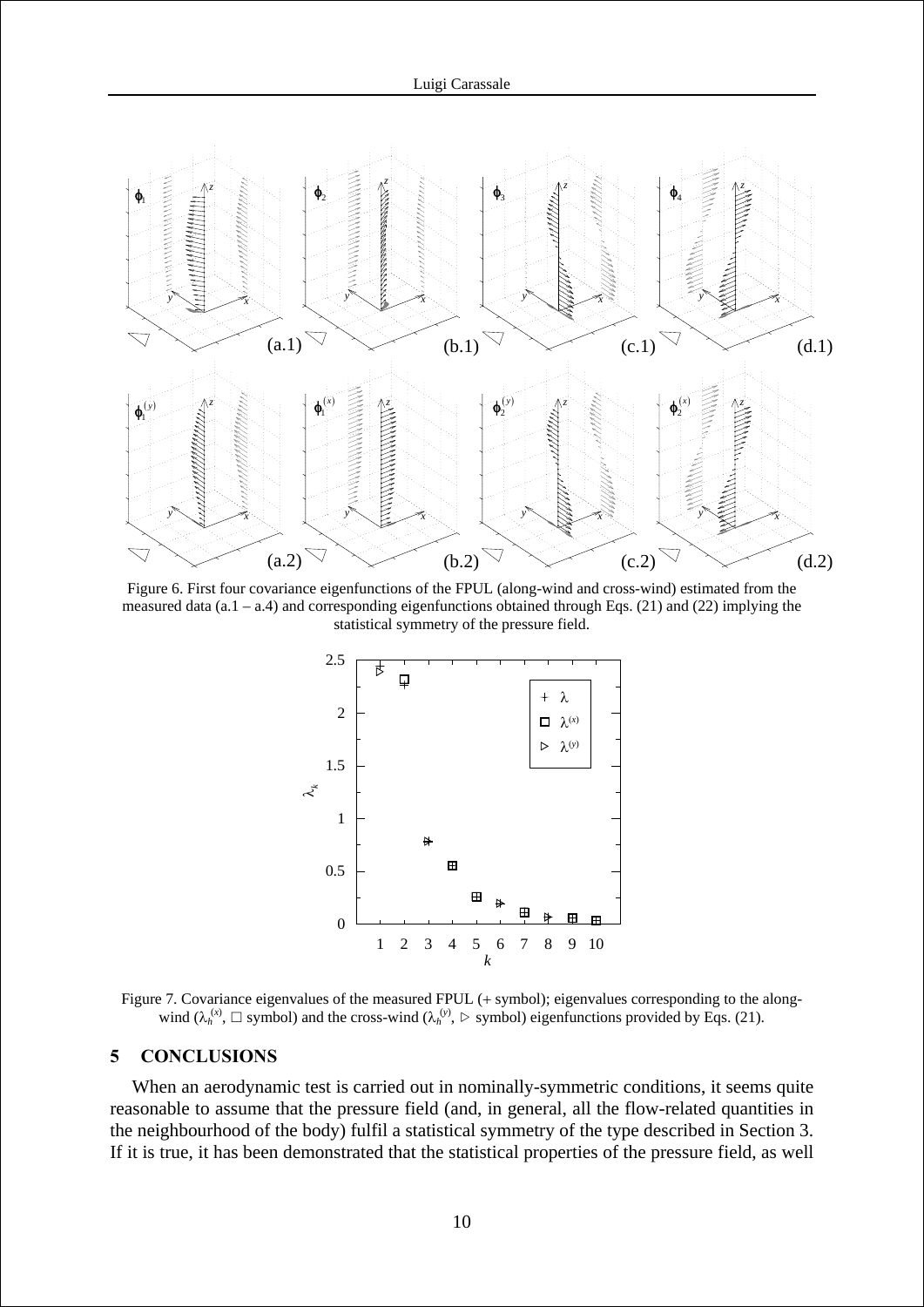as of the FPUL must comply with some specific restrictions. Obviously, this does not rigorously happen for measured data, which are necessarily contaminated by some lack-ofsymmetry due to imperfections in the experimental setup, inaccuracy in the measurements or insufficient statistical sampling. It has been observed that this (usually) small lack-ofsymmetry may lead to the estimation of some statistical quantities that are significantly noncompliant with the symmetry constraint, likewise in the case of covariance eigenvectors, and may suggest erroneous interpretations of the observed phenomenon.

When the lack-of-symmetry is weak and is likely to be related to small experimental inaccuracies, the aforementioned problem can be circumvented forcing the symmetry by correcting the statistics (neglecting the non-symmetrical terms) or by suitably adjusting the measured data. It must be noted, however, that some particular cases do exist in which experimental results may appear as affected by large lack-of-symmetry even if the experimental setup is a nominally symmetric one (e.g. a large steady lift force for symmetric cylinders). This happens since stationarity and ergodicity are often invoked by researchers in order to estimate statistics from a necessarily limited number of experiment runs, but are not necessarily complied by the physics of the problem. While stationarity is practically fulfilled once the observation time is long enough (and a sufficient time for the stabilisation of the wind tunnel is allowed), ergodicity may be violated due to the possible existence of concurrent stable flow configurations triggered by random events (it is the case, for example, of circular cylinders in the neighbourhood of the critical Reynolds number, which may have a single stable recirculation bubble appearing randomly at one side of the cylinder (e.g. [11]). Concerning with these cases, it is worth noting that the statistical-symmetry condition defined herein is bases on the ensemble-averaging of the data and no further conditions on the probabilistic properties of the experimental time series is required. For this reason, all the discussed symmetry-related issues remain valid also in case of non-ergodic phenomena, but they must be necessarily interpreted on an ensemble basis, considering a suitably large number of experimental runs.

From a theoretical point of view, the definition of the SSRP provides a convenient mathematical schema for representing the pressure field and the FPUL acting on a symmetric cylinder oriented with zero angle-of-attack in a statistically-symmetric flow.

Form a practical point of view, the principles here described may provide relevant tools for the validation of wind-tunnel tests carried out in nominally-symmetric conditions, as well as establish a consistent theoretical framework for some common operations required during the fine-tuning of the experimental setup.

#### **ACKNOWLEDGEMENTS**

The experimental data used in the paper were obtained at Shimizu Corporation as documented in [9]. The scientific support offered by Prof. Yukio Tamura and the work of all the researchers involved in mentioned project is gratefully acknowledged.

## **REFERENCES**

[1] T.A. Reinhold. Distribution and correlation of dynamic wind loads. *Journal of Engineering Mechanics*, ASCE, **109**(12), 1419-1436, 1983.